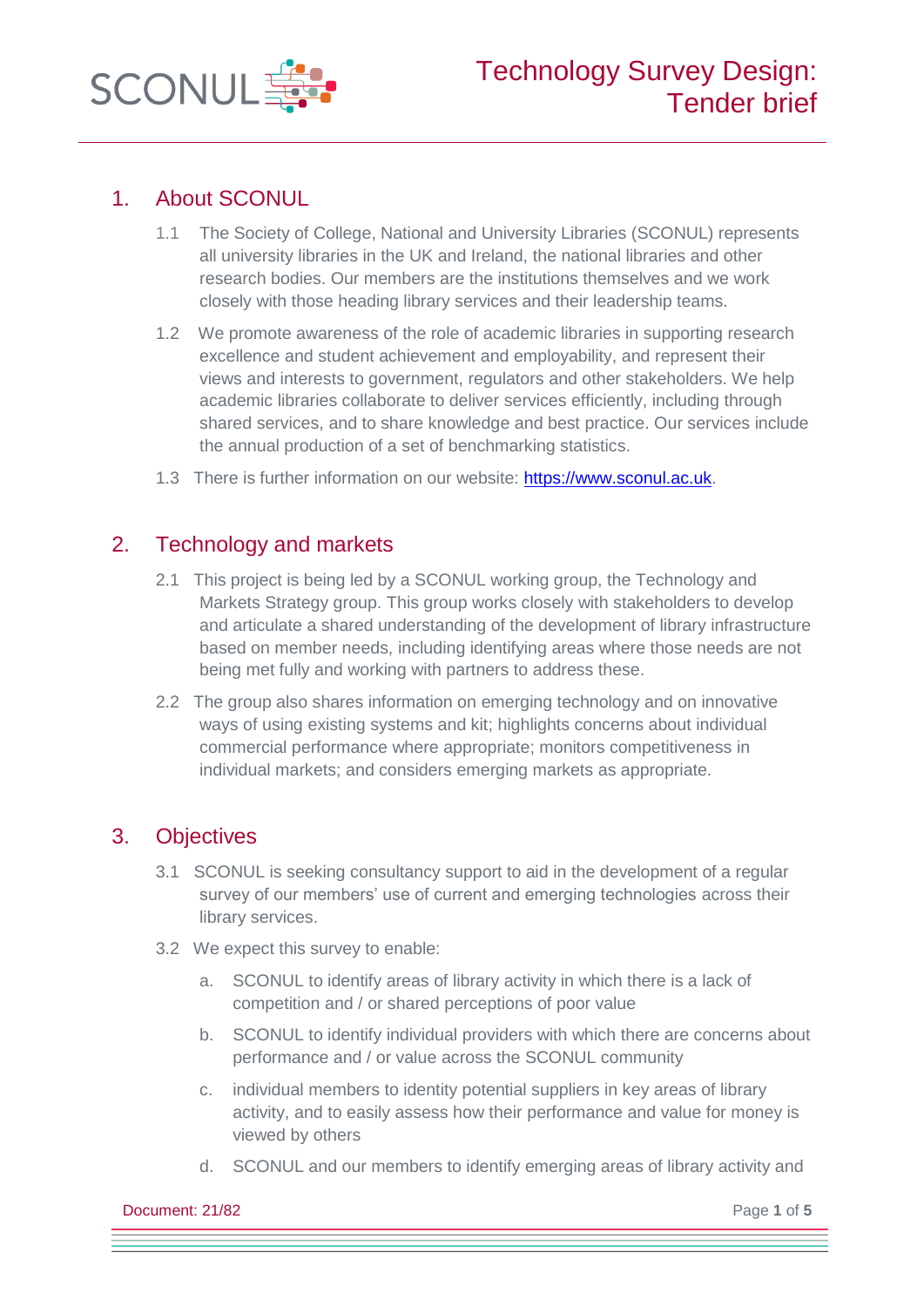

to identify which technologies are being employed to meet these requirements, if any, and to assess their suitability

e. SCONUL and our members to identify adoption of emerging technologies and new uses for existing technologies.

## 4. Deliverables

- 4.1 The appointed consultant will be asked to deliver:
	- a) a report for the SCONUL Board on key considerations in developing and delivering the survey biannually and guidance on the potential uses for the data generated
	- b) a draft set of survey questions
	- c) guidance notes for members on responding to the survey
	- d) a plan and criteria for monitoring and evaluating the success of the survey.
- 4.2 We anticipate tendering separately for the regular delivery of the survey.
- 4.3 The respondent will be asked to take part in a virtual workshop launching the survey for SCONUL members.

## 5. Project management

5.1 The project will be overseen by the four project contacts identified below. Ann Rossiter and Fiona Greig will be the primary contacts and will act as the main liaison and point of contact to ensure that the aims and the objectives of the project are met. Ann Rossiter is the key contact for financial and contractual arrangements and is the budget holder. Anna Grigson and Gareth Owen will be involved in regular fortnightly catch ups and the key decisions at each stage of the project as set out below.

Ann Rossiter Executive Director SCONUL, 94 Euston Street, London, NW1 2HA t: 020 7387 0317 e: [ann.rossiter@sconul.ac.uk](mailto:ann.rossiter@sconul.ac.uk)

Fiona Greig Director of Library and IT Services University of Winchester t: e: [Fiona.Greig@winchester.ac.uk](mailto:Fiona.Greig@winchester.ac.uk)

**Document: 21/82** Page 2 of 5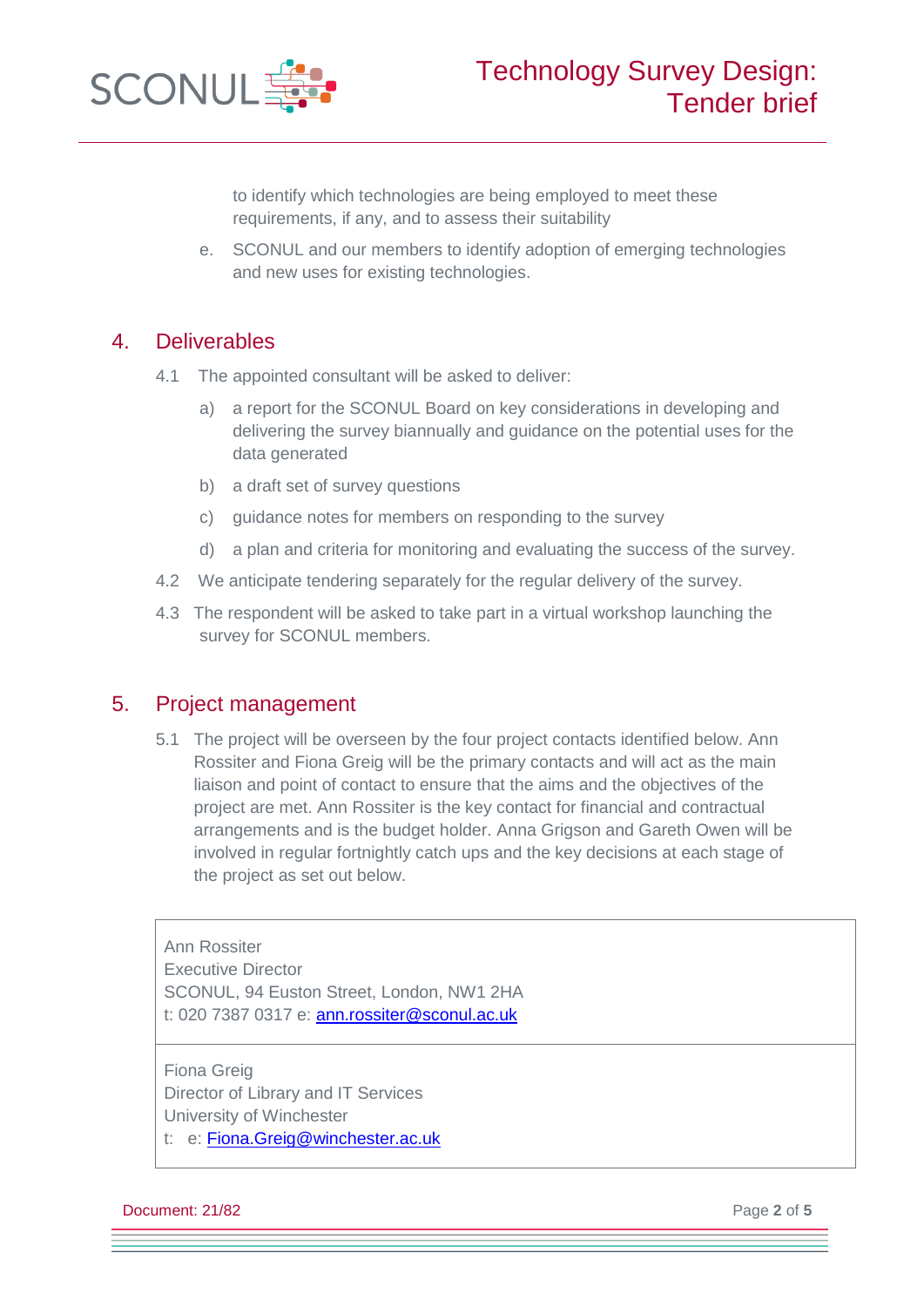

Anna Grigson Assistant Director (Library) Royal Holloway, University of London e: [Anna.Grigson@rhul.ac.uk](mailto:Anna.Grigson@rhul.ac.uk)

Gareth Owen Deputy University Librarian and Assistant Director, University Library Service Cardiff University e: [OwenG12@cardiff.ac.uk](mailto:OwenG12@cardiff.ac.uk)

5.2 The successful consultant will be asked to report a minimum of twice to the SCONUL Technology and Markets group at virtual meetings with (a) interim proposals and (b) draft final deliverables.

## 6. Scope and methodology

- 6.1 Appropriate methodologies for carrying out the research should be articulated as part of the response to this project proposal. This should include how the respondent will approach the categorisation of areas of library activity.
- 6.2 We note that libraries work in partnership with other functional areas within their institutions in many areas of service delivery. E.g. IT services; student help points/support services; estates and facilities; graduate school and/or research support; information compliance and records management. We suggest that areas of library activity should be broadly rather than narrowly defined by respondents.
- 6.3 We encourage respondents to respond creatively and critically to this brief and to make recommendations based on our core objectives and their expertise.
- 6.4 We have made a number of operating assumptions in developing this brief. These include that the survey will run biannually; that the survey may require separate approaches to capture the use of current technologies and the use of emerging technologies and practices; and that the data can be made openly available. Respondents to this brief are invited to address these assumptions in their response.
- 6.4 Respondents should bear in mind the diversity of SCONUL members which cover institutions of a wide range of sizes, missions and academic specialisms. While the majority of our members are universities, many are not. Our members also operate across the nations of the UK and Ireland. We expect the survey to have utility across the breadth of our membership.
- 6.5 Please note that SCONUL will retain ownership of the data collected and all

**Document: 21/82** Page 3 of 5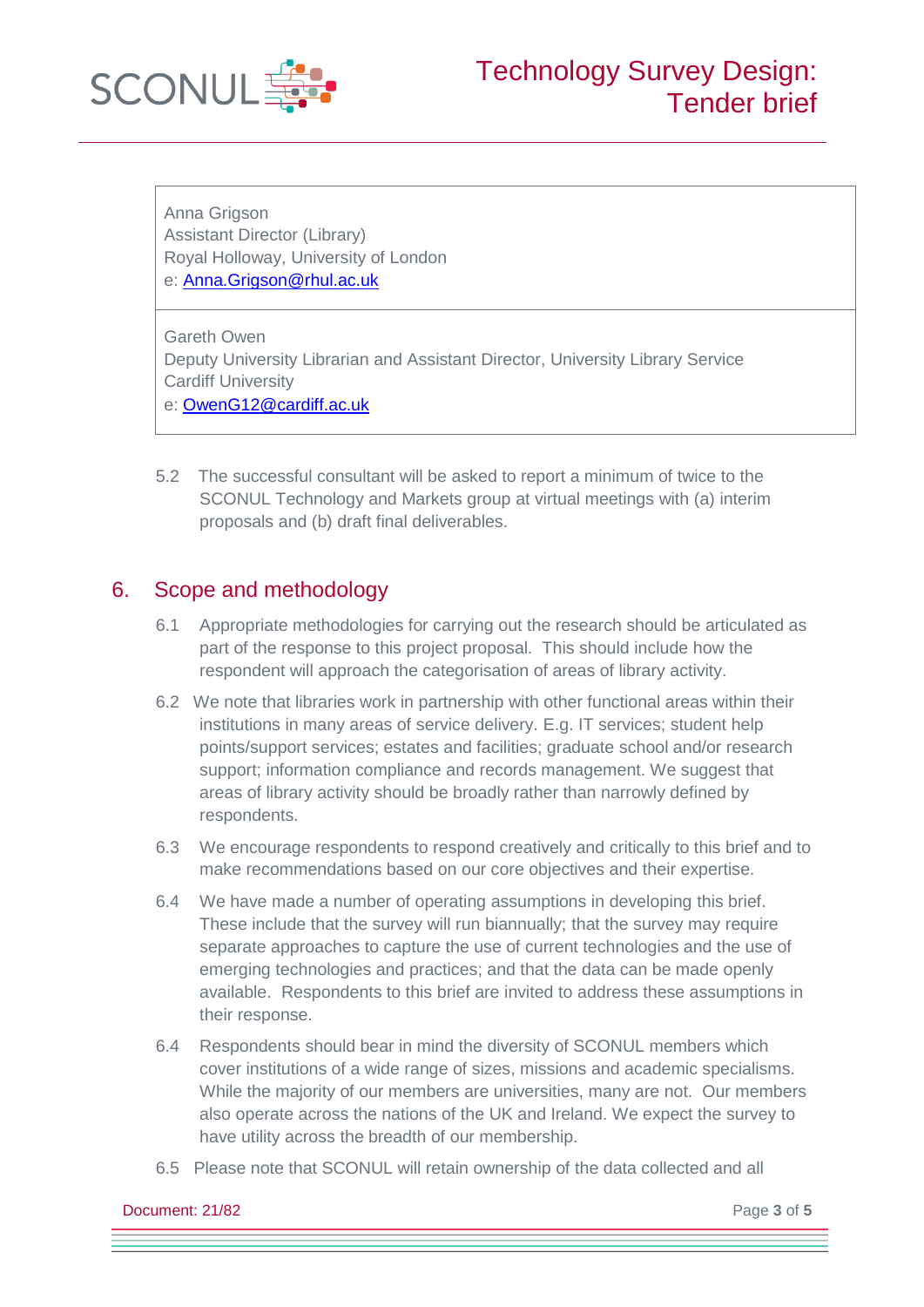

outputs from the research project, in any form of media. The final report will be published under a CC BY licence.

6.6 SCONUL will be responsible for the design and production of the final report.

## 7. Project costs

The project should be costed at no more than £15,000 (including VAT and all internal and external expenses).

## 8. Timetable

| <b>Stage</b>                           | <b>Action</b>                                                                       | <b>Timing</b>                     |
|----------------------------------------|-------------------------------------------------------------------------------------|-----------------------------------|
| <b>Tendering process</b>               | Project brief advertised                                                            | w/c 29 November 2021              |
|                                        | Deadline for receipt of completed<br>submissions                                    | 5pm on Monday 10 January<br>2022  |
|                                        | Shortlisting carried out                                                            | w/c 10 January 2022               |
|                                        | Interviews with shortlisted consultants held                                        | w/c 17 January 2022               |
|                                        | Consultancy awarded                                                                 | Monday 24 January 2022            |
| <b>Research process</b>                | Phone briefing with SCONUL team and<br>work commenced                               | w/c 24 January 2022               |
|                                        | Interim briefing on progress at SCONUL<br><b>Technology Strategy Group meeting</b>  | March (meeting being<br>arranged) |
| <b>Publication and</b><br>presentation | Final written outputs submitted to SCONUL<br>team                                   | 13 June 2022                      |
|                                        | Briefing on final outputs at the SCONUL<br><b>Technology Strategy Group meeting</b> | June (meeting being<br>arranged)  |
|                                        | Final report agreed                                                                 | 4 July 2022                       |